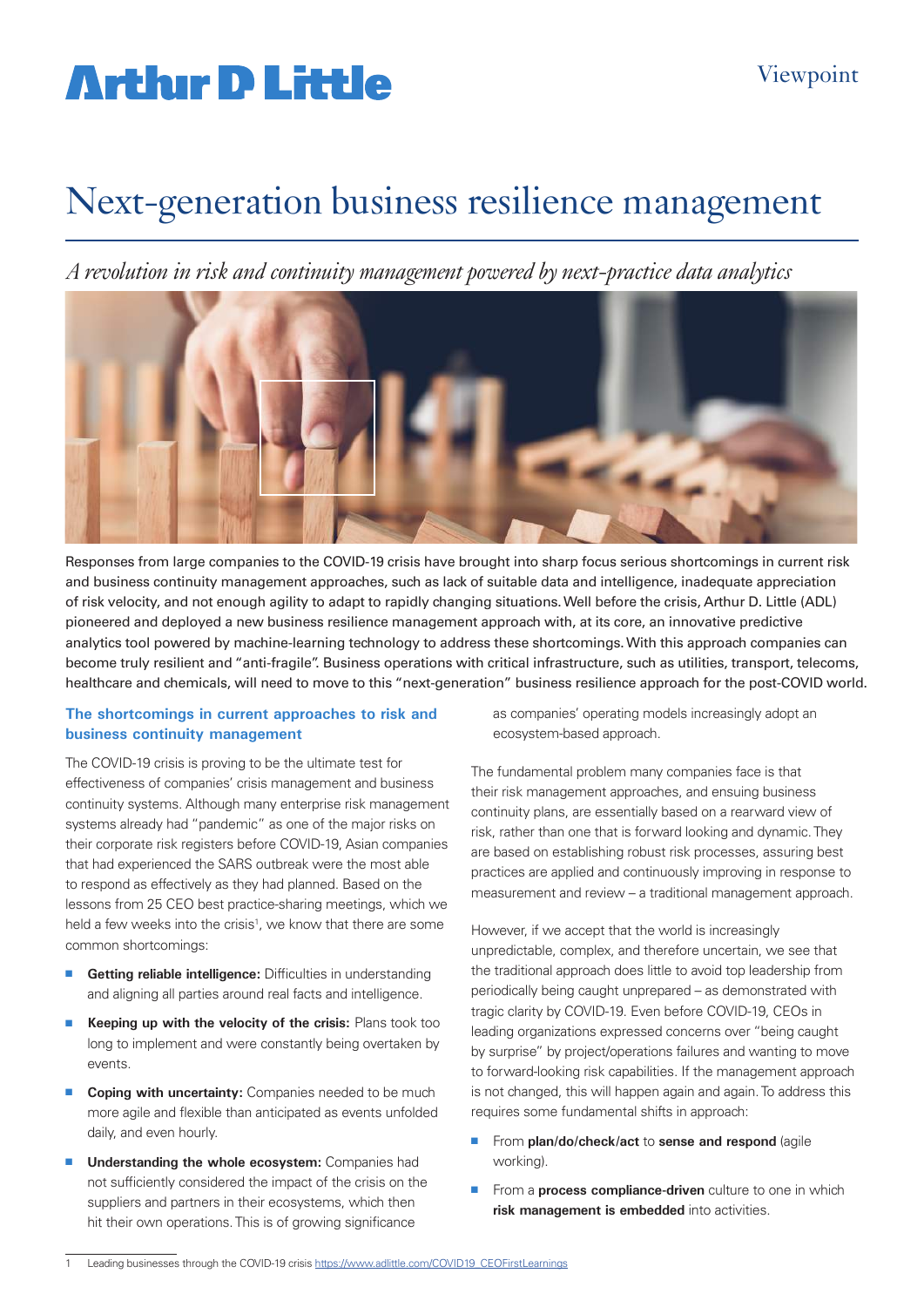## **Arthur D Little**

- **n** From backward-looking review to forward-looking **prediction** using firm baseline data.
- **n** From **oversimplifying complexity** to **embracing unpredictability**.
- <sup>n</sup> From an **experience-based** to a **data-driven** approach.

We know from discussions with our clients (including running "blue sky EXCOM workshops") that many companies have recognized the need to make this shift. However, it is only with recent developments in data analytics and AI/ML technology that we now have the tools to make it a reality. Before and now during COVID-19, ADL has pioneered and applied such an approach and, accordingly, invested in recruiting a world-leading capability in data science and data engineering.

#### **Our next-generation business resilience approach**

By combining the expertise of our risk specialists, digital team and industry experts, we have worked with organizations to develop and implement an innovative next-generation business resilience approach that is forward-looking and agile. At its core is a powerful ML-driven data analytics tool that collects and integrates internal and external data to enable real-time monitoring of a set of key risk indicators (KRIs).

#### Three integral aspects of next-generation risk management



Source: Arthur D. Little analysis

Three aspects are fundamental to the approach:

- **Forward-facing practices:** Setting and monitoring a set of customized KRIs (leading indicators) based on a robust bow-tie analysis of causes and effects, which are calibrated to provide a "red flag" prior to a risk event occurring; the calibration should be directly related to an organization's risk tolerance. KRI monitoring is informed by ML-driven data analytics.
- **n Dynamic prioritization:** Regularly tuning risk-control priorities to take account of emerging risks. For this, understanding risk velocity – how quickly an organization will feel the impact of a risk event occurring – is key. Our data analytics tool enables potentially high-velocity emerging risks to be identified more easily and monitored in real time through KRIs.

**Adaptive response:** Moving away from formulaic management responses based on static risk registers towards an active decision-making regime based on constantly refreshed KRI data. Our data analytics tool provides tailored dashboards designed to support decisionmaking at operational and top leadership levels.

The above approach can sit within an established "three lines of defense" structure, providing insight and assurance at the required levels, from first-line managers with new operational dashboards to the executive level, at which critical information informs strategic, real-time decisions.

#### **How our ML-driven data analytics tool supports the next-generation approach**

Our leading-edge data analytics tool is an essential enabler to make the next-generation approach practical and feasible. One of the biggest challenges of KRI-based risk management is that the required input data is rarely complete, often in different forms, and too large and complex to be analyzed manually.

Our use of ML technology allows for greatly enhanced prediction and forecasting. This means the tool can integrate data from a huge number of diverse data sources, combine it with companies' internal data, and provide context-specific, customized forecasts and predictions to support risk-based decision-making. Predictions are refreshed continuously as new data is ingested , which is essential in situations in which changes are rapid and knowledge is still evolving week by week, or even faster (as is the case with COVID-19). The model is ideally suited to situations in which data is uncertain or incomplete. In geographies for which detailed data is not available, the model can draw inference from similar areas with better data coverage. In one recent use case before the COVID-19 pandemic, we ingested hundreds of gigabytes of hourly global weather-forecasting data and used this with machine learning to model the impact on critical transport infrastructure in real time. This provided a forward-looking, location-specific risk prediction to help drive management intervention.

#### COVID-19 Prediction Dashboard



Source: Arthur D. Little analysis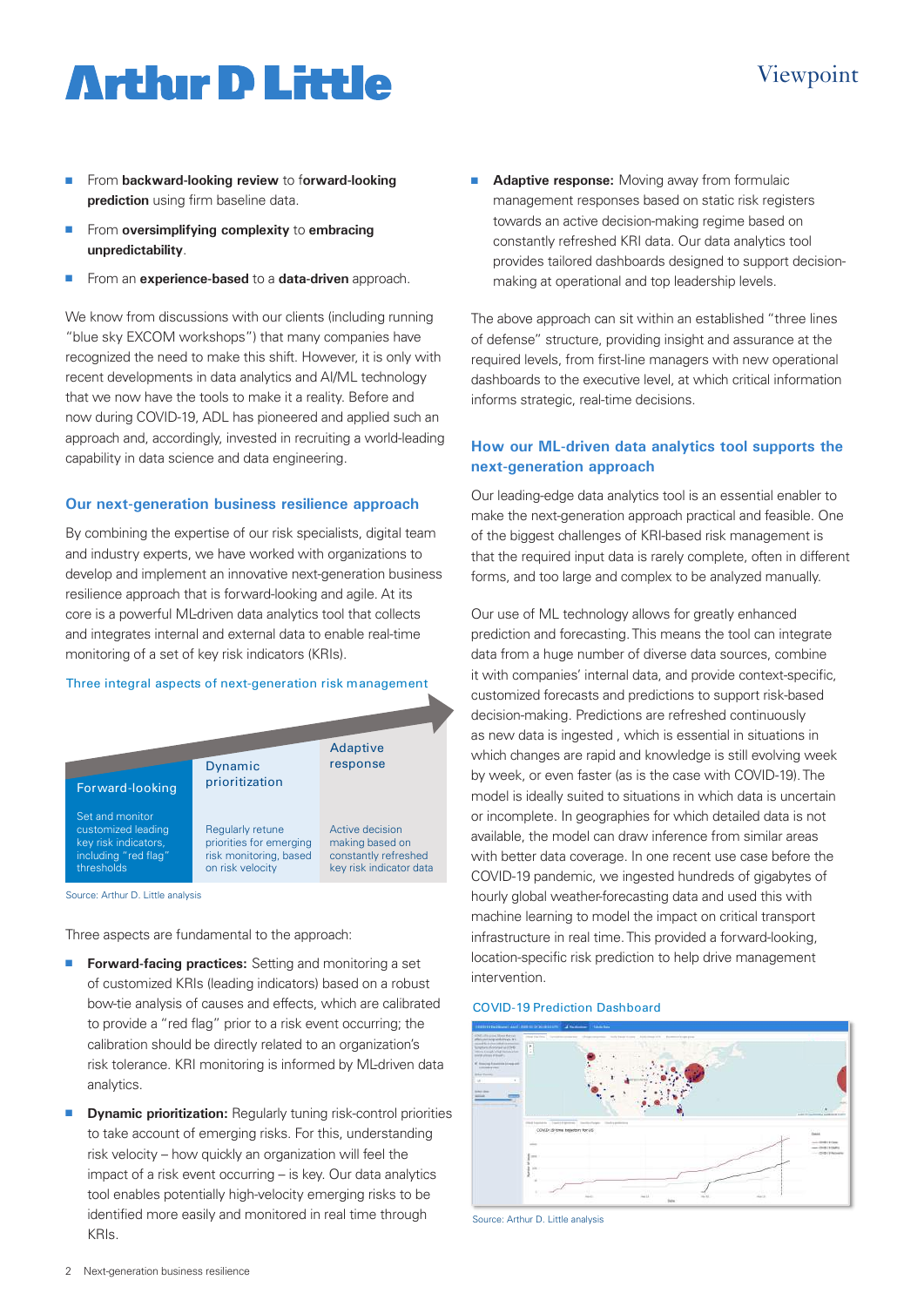### Viewpoint

## **Artlur D Little**

The tool has a number of key features that enable nextgeneration risk management:

- **n** Ability to ingest both **hard data** from government, authorities, intelligence agencies and the like (e.g., one recent application used approximately 160 unique sources) and **"soft" data** from sources such as Google searches and interaction, mobility, and demographic data .
- Combines external data with companies' internal business and operational data to enable **customized, context-specific analysis, aggregation and interpretation**.
- **n** Provides **understanding of KRIs** that need to be monitored. ensuring that alerts are raised in real time as thresholds become at risk of being breached.
- **n Integrates knowledge** from companies' in-house experts and specialists.
- **n** Allows **what-if simulation** modeling to assess scenarios and stress-test responses.
- **n** Provides **customized, user-driven dashboard** graphics that can be tailored to different user personas, including top leadership and operational staff.

We have applied the approach in the transport and pharma industries – see the below case studies.

#### Case study 1 – Proof of concept (POC) for rail service disruption risk management

For one of the world's leading railways, ADL has successfully implemented a novel approach for improving risk management of service disruptions caused by tree falls. Tree falls, often resulting from adverse weather conditions, are a significant cause of disruption and delay.

We developed and implemented an ML-based analytical tool to help operations predict where tree falls were most likely to occur. We built a digital model of the railway line and surrounding topography and surface data, including number and proximity of trees and historical data on service interruptions. We used machine learning to understand past weather patterns and their impact on tree falls and service disruption. By continuously ingesting real-time data on weather conditions, including day forecasts, the tool presented a detailed visual map to indicate dynamic risk of where disruption was most likely. This has enabled the company to minimize service disruptions and reduce maintenance costs. The project was delivered in eight weeks and provided a web-based dashboard for the company to use.

#### Case study 2 – Supporting business continuity for a pharma company during COVID-19

We were engaged by a mid-sized pharma company to rapidly develop an integrated, global approach for managing the continuity of active and planned clinical trials in light of disruption caused by COVID-19.

Working with the company's in-house team, we developed an approach for collecting and integrating data (internal and external), aggregating and correlating it into focused dashboards, and setting up a framework to make or recommend relevant clinical operations decisions. The model is constantly updated and refreshed as the work continues.

After setting up the initial framework and dashboard within three weeks, we have since supported the company's operational and leadership teams in making decisions on issues such as home-based infusion, site access, database lock, monitoring and screening. Further applications are being discussed.

#### **Benefits of the next-generation business resilience approach**

The next-generation approach unlocks huge potential benefits to companies, especially those with critical infrastructure, such as utilities, transport, telecoms, healthcare and chemicals:

- <sup>n</sup> Enables an **integrated business resilience approach** to be adopted. By having a powerful data analytics engine at its core, companies can effectively integrate their risk management and business continuity efforts, which leads to better and more dynamic decisions around prioritization and allocation of resources and capital.
- $\blacksquare$  Keeps the executive updated with business-critical information in near-real time: **dynamic, forward-looking risk management**, "sensing, feeling and reacting" to signals across both internal operations and external supply chains to ensure the business is fully prepared for the threat.
- **n** Helps organizations to move towards becoming "anti**fragile"**: gaining strength as they are exposed to more risks, with ML allowing them to better adapt and build more resilience.
- **F** Stress-tests business continuity plans. This is especially important as plans need to keep up with ongoing changes in operating models.